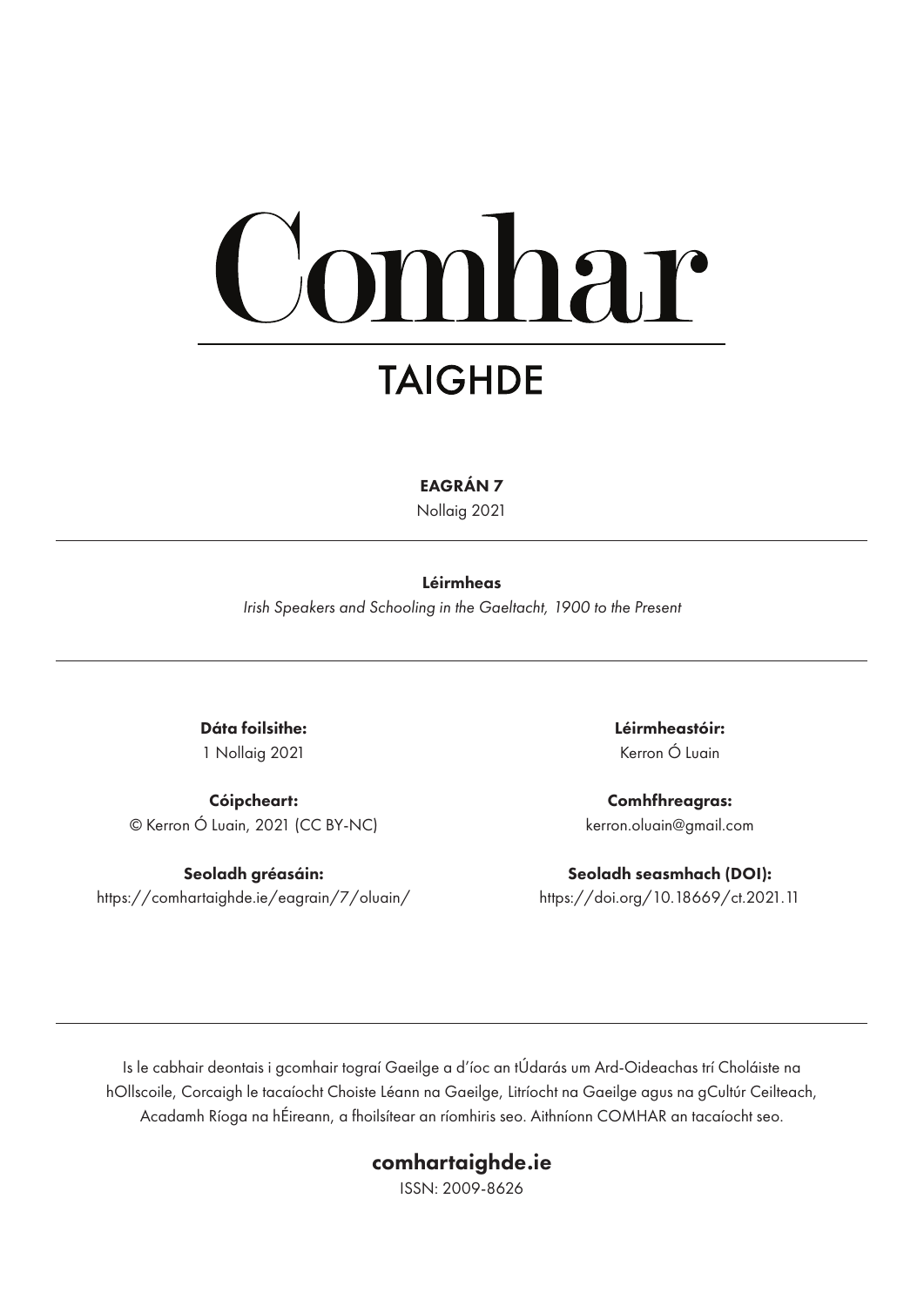## *Irish Speakers and Schooling in the Gaeltacht, 1900 to the Present*

Palgrave Macmillan (2019) | 265 lch | ISBN: 978-3-03-26020-0 | €74.89 Tom O'Donoghue agus Teresa O'Doherty

Cuireann údair an taighde seo, Tom O'Donoghue agus Teresa O'Doherty, dúshlán mór rompu: scéal an oideachais sa Ghaeltacht le 120 bliain anuas a insint. Go dtí seo, níl saothar tagtha ar an bhfód a dhéanann cíoradh ar stair na scolaíochta sa Ghaeltacht trí chéile. Maíonn na húdair i mbrollach an leabhair 'no fulllength treatise has appeared to date on the history of various aspects of life in the Gaeltacht' (x) agus déanann siad iarracht an bhearna seo a líonadh. Cé gur foilsíodh roinnt mhaith taighde ar an nGaeltacht roimhe seo, is cinnte go bhfuil bearnaí fós le líonadh.

I measc na saothar luachmhar a tháinig roimhe seo, is fiú alt Nollaig Uí Ghadhra a lua, foilsithe in 1988, a choimríonn meon lucht an státchórais i leith na teanga, agus i leith na Gaeltachta, thar thréimhse fhada (Ó Gadhra 1988). Lena ais sin, ag tús na 1990idí, d'fhoilsigh Institiúid Teangeolaíochta Éireann paimfléad Ghearóid Uí Thuathaigh, *The development of the Gaeltacht as a bi-lingual entity* (Ó Tuathaigh 1990). Ní ba dhéanaí, sa mbliain 2005, rinne Caitríona Ó Torna cíoradh ar fhorbairt choincheap na Gaeltachta i measc lucht na hathbheochana agus i réimse an stáit (Ó Torna 2005). Scrúdaigh saothair amhail *Díchoimisiúnú Teanga* le John Walsh (2002), a rianaigh stair Choimisiún na Gaeltachta 1926, agus tráchtas neamhfhoilsithe Suzanne Pegley (2007) ar Ghaeltacht Ráth Chairn, gnéithe áirithe de stair na Gaeltachta chomh maith. Luaitear an Ghaeltacht, nó na ceantair ar a raibh teorainn na Gaeltachta bunaithe, go minic i mórshaothair eile le staraithe ar nós Diarmaid Ferriter (2018), a rinne scrúdú ar stair na

n-oileán amach ó chósta na hÉireann, agus Ciara Breathnach (2005), a rinne iniúchadh ar stair Bhord na gCeantar Cúng idir 1891–1923. Mar sin féin, níl saothar, i bhfoirm leabhair, a thugann léargas ar stair pholaitiúil, shóisialta, eacnamaíoch, ná cultúrtha na Gaeltachta curtha i gcló go nuige seo.

Líonann *Irish Speakers and Schooling in the Gaeltacht, 1900 to the Present* bearna i dtaobh na scolaíochta Gaeltachta de, ach déantar anailís ar ghnéithe tábhachtacha eile de shochaí na Gaeltachta chomh maith. Is léir go dtuigeann na húdair nach bhfeidhmíonn an scoil áitiúil, ná an córas oideachais ina iomláine, i bhfolús sóisialta. Tarraingíonn siad ar réimse leathan foinsí chun freastal ar an dá thrá seo chun an nasc idir an scoil agus an tsochaí a léiriú. Áirítear anseo: miontuairiscí agus tuairiscí poiblí na gCoimisinéirí Oideachais Náisiúnta in Éirinn faoi réimeas na Breataine; páipéir phríobháideacha easpaig na hEaglaise Caitlicí; leabhair a bhaineann le scoileanna áitiúla; miontuairiscí de chuid Chonradh na Gaeilge; tuairiscí rialtais agus foilseacháin na Roinne Oideachais i ndiaidh bhunú stát na Sé Chontae is Fiche in 1922, mar aon le nuachtáin áitiúla agus náisiúnta. Is saothar idirdhisciplíneach é seo, i ndáiríre, a bhaineann leas ní hamháin as modheolaíocht na staire, ach a shnaidhmeann ábhar a bhaineann leis an tsochtheangeolaíocht agus an oideolaíocht tríd an anailís chomh maith.

I mbrollach an leabhair mínítear dúinn go bhfuil gaol láidir ag an mbeirt údar leis an nGaeltacht. Dealraíonn sé gurb é seo ceann de na cúiseanna atá acu le tabhairt faoin taighde seo i dtús báire. Tugtar spléach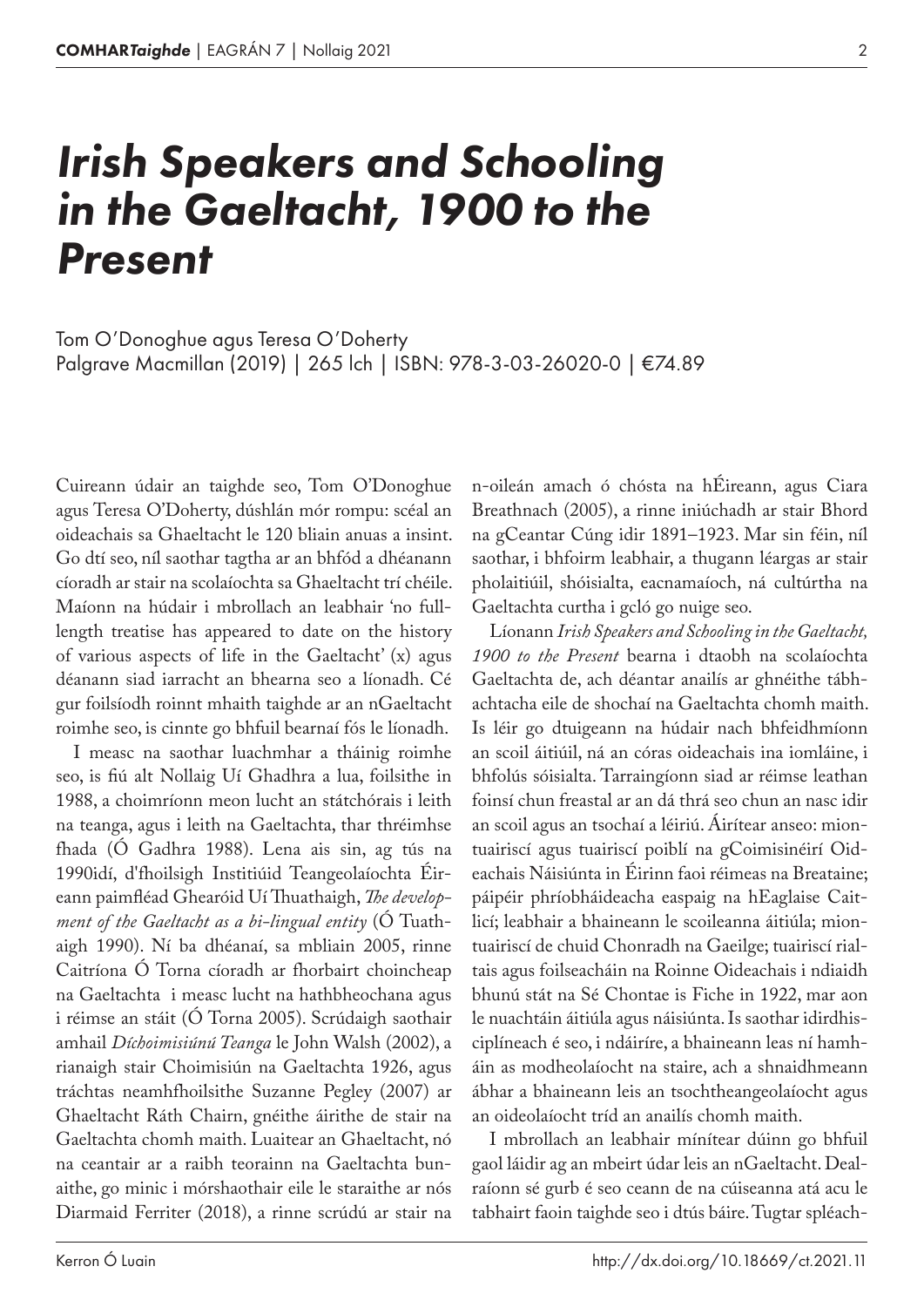adh ansin don léitheoir ar chumadh agus ar chur chun cinn na Gaeltachta mar aonad tíreolaíoch. Ag tús an fichiú haois, b'ionann an téarma 'Gaeltacht' agus 'lucht labhartha na Gaeilge'. D'athraigh sé sin, diaidh ar ndiaidh, nó gur tugadh stádas oifigiúil don téarma mar cheantar faoi leith in 1926 le foilsiú thuairisc Choimisiún na Gaeltachta. Pléann na húdair an stair seo, chomh maith leis na hathruithe atá tagtha ar theorainneacha na Gaeltachta le tuairim is céad bliain anuas. Ina dhiaidh sin, fiosraítear ceist an oideachais agus ceist na teanga sa *longue durée*. Baintear úsáid as véarsaí le file iomráiteach ón ochtú haois déag, Art Mac Cumhaigh, chun léiriú a thabhairt ar an bhféinghráin agus an diúltú teanga a d'eascair as próiseas an choilíneachais:

Tá mo chroí-se réabtha ina míle céad cuid 's gan balsam féin ann a d'fhoirfeadh dom fhían, nuair a chluinim an Ghaeilge uilig á tréigbheáil is caismirt Bhéarla i mbeól gach aoin (20).

Is meon é seo a thagann aníos go minic sa leabhar agus na deacrachtaí a bhain le scolaíocht Ghaeilge a sholáthar sa Ghaeltacht, agus lasmuigh di, á bplé. Léiríonn na húdair gurb é an seicteachas a chuir múineadh na Gaeilge ó mhaith ar dtús. Ba i scoileanna Chumann Phlás Chill Dara, a mhair idir 1811 agus 1831, a múineadh an Ghaeilge i gcóras foirmiúil oideachais den chéad uair sa tréimhse nua-aimseartha tar éis bhriseadh an tseanchórais Ghaelaigh sa seachtú haois déag. Cuireadh deireadh leo, áfach, de bharr an aighnis a cruthaíodh nuair a tosaíodh ar leas a bhaint astu chun iompú creidimh a chur i bhfeidhm ar pháistí Caitliceacha. Míníonn na húdair gur tháinig córas na Scoileanna Náisiúnta i leaba an chórais seo. Bhí an stát teicnealathach caipitleach, ina ndéantaí an gnó uile trí Bhéarla, ag cur a ladar isteach go mór i saol laethúil na nGael faoin tráth seo. Sa chóras seo, deir O'Donoghue agus O'Doherty, 'the National Board did not allow instruction in the medium of Irish in Irish-speaking districts' (29). B'amhlaidh gurb í oideolaíocht na scoileanna seo, dá bhféadfaí sin a ghlaoch uirthi, ná an Béarla a bhrú ar na daltaí. Mar a mhaígh Micí Mac Gabhann, a d'fhreastail ar scoil náisiúnta Mhachaire Rabhartaigh in Iarthar Thír Chonaill sna 1870idí:

Cha raibh focal amháin Béarla agam féin ná ag aon duine den teaghlach ach cha raibh mé ábalta freagra a thabhairt ar an mháistir nuair a chuir sé ceist orm cárbh ainm dom. Ach mura raibh focal Béarla agamsa sílim nach raibh focal amháin Gaeilge ag an mháistir (33).

Ina dhiaidh sin féin, tacaíonn na húdair le teoiric Nicholas Wolf (2014) maidir le forbairt curaclam a bhí go hiomlán trí Bhéarla sa chóras suas go 1904. Dar le Wolf, a bhailigh neart sonraí staitistiúla ar an ábhar, go ndeachaigh líon beag na bpáistí le líofacht sa Ghaeilge sa chóras i bhfeidhm go mór ar smaointeoireacht iad siúd a chum an curaclam sa chéad dul síos. Shocraigh siad tumoideachas Béarla a chur i bhfeidhm mar gheall ar an oiread páistí le Béarla a bhí sa chóras.

Bíodh sin mar atá, is é tuairim na n-údar gur ghlac tuismitheoirí na bpáistí céanna ról lárnach i gcur chun cinn an Bhéarla sna scoileanna. Tuigeadh go raibh an bhochtaineacht i ndán dóibh siúd nach raibh an Béarla acu. Sa naoú haois déag agus tús an fichiú haois ba iad na réigiúin ba láidre ina raibh an Ghaeilge á labhairt na ceantair ina raibh 'a preponderance of cottier and tiny holdings, with fewer schools *per capita* than the average across the country, and with high levels of emigration' (12). Bhí tionchar ag an gcomhthéacs socheacnamaíochta seo, mar aon leis an mbrú a bhí ar dhéagóirí ioncam a thuilleamh don teaghlach, ar a laghad dul chun cinn oideachasúil a rinneadh sa Ghaeltacht go lár na 1960idí. Dearbhaíonn O'Donoghue agus O'Doherty, go dtí 'the introduction of the "free" second-level education scheme in 1967 … the great majority of students in many of the Gaeltacht districts never went beyond primary school' (160). Mar a mhínigh Tómas Ó Munghaile, a d'fhreastail ar scoil náisiúnta i Ros Dubh, Contae Mhaigh Eo, sna 1920idí agus 1930idí, bhíodh 'daoine a raibh airgead acu, lucht siopaí nó rudaí mar sin, ag dul ag coláiste ag íoc a mbealach. Ní raibh sé ró-dhaor, ach ní raibh aon fhocail air sin againne … aghaidh ar Shasana ag go leor [againn]' (160). Theastaigh ó roinnt tuismitheoirí eile go rachadh a gcuid páistí chuig na coláistí ullmhúcháin a bhí ann do mhúinteoirí. Ina measc siúd, bhí máthair Mhaidhc Dhainín Uí Shé. Chuir sí ina luí air go mbeadh sé críochnaithe lena 'chuid oibre ag a trí a chlog gach lá', go mbeadh 'léine bhán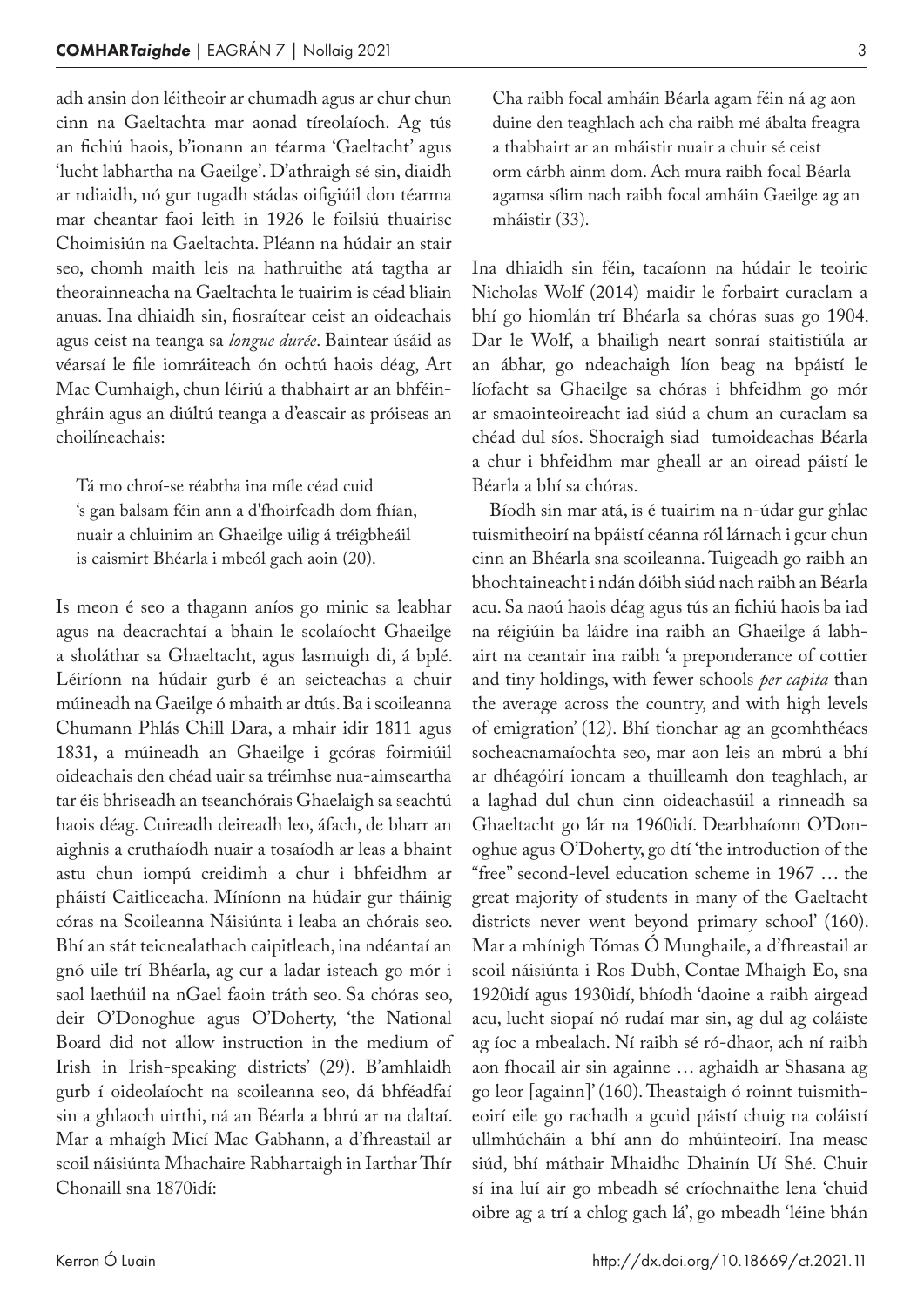agus tie' faoi, agus go raibh na múinteoirí tite chun 'feola' (158).

Chuir fonn na soghluaisteachta sóisialta brú ollmhór ar thuismitheoirí. Mar thoradh air seo léiríodh cur i gcoinne na scolaíochta trí Ghaeilge sa Ghaeltacht. Chuaigh lucht na hathbheochana in adharca leis an meon seo ag tús an fichiú haois agus iad ag feachtasaíocht ar son polasaí dátheangach sna scoileanna. D'éirigh leo bua mór a bhaint amach nuair a tugadh isteach an *Bilingual Programme of Instruction* in 1904. Bhí rath maith ar an bpolasaí seo sna ceantair Ghaeltachta ba láidre. Ach sna háiteanna ba laige, amhail Maigh Eo agus Oirthear na Gaillimhe, 'there was strong opposition to the League's policy … not only from the National Board, but also from clergy, teachers and from parents' (63). Chreid go leor tuismitheoirí gur míbhuntáiste a bhí sa bhéim a cuireadh ar an nGaeilge sa pholasaí dátheangach, óir dhéanfaí dochar don 'competency in English, which was a fundamental skill for those seeking to emigrate' (69). Bhí lucht an Chonartha ag snámh in aghaidh easa — rud a bhí fós fíor nuair a chuaigh gníomhairí teanga isteach sa Ghaeltacht le linn ré Mháirtín Uí Dhireáin i lár an fichiú haois. D'áitigh an file Árannach, a bhí ina bhall de Chonradh na Gaeilge é féin, in ainneoin 'their sincerity and good intentions, [they] wasted their time by sending organisers to the Gaeltacht districts to encourage locals not to abandon the speaking of Irish without giving any consideration to their material conditions' (175).

Maítear, áfach, go raibh ag éirí leis an bpolasaí le tacaíocht na cléire agus na n-easpag i roinnt mhaith ceantar Gaeltachta — i dTír Chonaill agus i gConamara, ach go háirithe. Dá fheabhas é, tugadh droim láimhe don pholasaí i ndiaidh bhunú an stáit ó dheas sa mbliain 1922. Seans maith gurb é seo an pointe is tábhachtaí a dhéantar sa leabhar. Áitítear gur theastaigh ón stát nua na scoileanna a úsáid 'for nation building and to revive the Irish language amongst the dominant English-speaking population'. Díoladh an t-asal leis an adhastar agus rinneadh neamhaird de 'ideas on the possible value of continuing with the separate education policy for the Gaeltacht established under the previous administration' (xiv). Ghlac sé breis is nócha bliain sular cuireadh an locht sin sa chóras ina cheart nuair a tugadh isteach arís polasaí faoi leith don Ghaeltacht sa bhliain 2016.

Cáineann na húdair polasaí Gaelaithe an stáit nuabhunaithe as 'an aggressive policy of compulsory immersion Irish education in all schools', polasaí a cuireadh i bhfeidhm 'despite the fact that insufficient numbers of teachers were competent in the language, and fewer still were qualified to teach through the medium of Irish' (92). B'íorónta an scéal é seo, óir tharla sé go raibh 'the very institution identified for so long by the great majority of language revivalists as being responsible for the decline in the Irish language during the nineteenth century was now to be used by the Irish government to redress the situation' (87). Dar leis na húdair gur chuir an Eaglais Chaitliceach i gcoinne tuilleadh Gaelaithe a dhéanamh ar an gcóras mar a bhí toisc go raibh faitíos orthu nach mbainfeadh na páistí leas iomlán as an teagasc creidimh muna mbeadh sé trí Bhéarla. Lena chois sin, in 1937, 'they mounted immediate resistance … to government proposals aimed to intensify the language revival process through the redistribution of portions of time devoted to the teaching of English' (105). Níos déanaí, sna 1950idí, nuair a bhí buntáistí an oideachais dara leibhéal á bplé, sheas an Roinn Oideachais i leataobh de bharr smacht na nEaglaisí. Mar a mhíníonn na húdair, 'the Department of Education, seeking not to enter into a domain the churches saw as being their own preserve, preferred to leave the provision of secondary school education to private initiative for reasons of economy and convenience' (137).

Tríd is tríd, is cosúil nach n-aontaíonn O'Donoghue ná O'Doherty le polasaí na Gaeilge riachtanaí sa lá atá inniu ann ach oiread. Tá malairt tuairimí ann, dar ndóigh. Ach, i ndeireadh na dála, is ceist fhrithfhíorasach í ceist an oideachais dhátheangaigh sa Ghaeltacht ó thaobh na staire de. Is cosúil go bhfuil na húdair den tuairim gur buille marfach don teanga a bhí ann deireadh a chur leis an bpolasaí úd. Mar sin féin, cá bhfios an iad laigí an chórais scolaíochta nó na fadhbanna doimhne socheacnamaíochta a bhuail na buillí cinniúnacha ó thaobh an chúlaithe teanga de? Tá tuairim ag na húdair féin ar an gceist seo, áfach. Fiú sna 1960idí, deir siad, bhí dearcadh ann i measc lucht na cumhachta 'that education policy for the people of the Gaeltacht, as for the population nationally, should be concerned with taking conservative steps to raise the social class levels of the lower classes to just a little above those into which they were born, rather